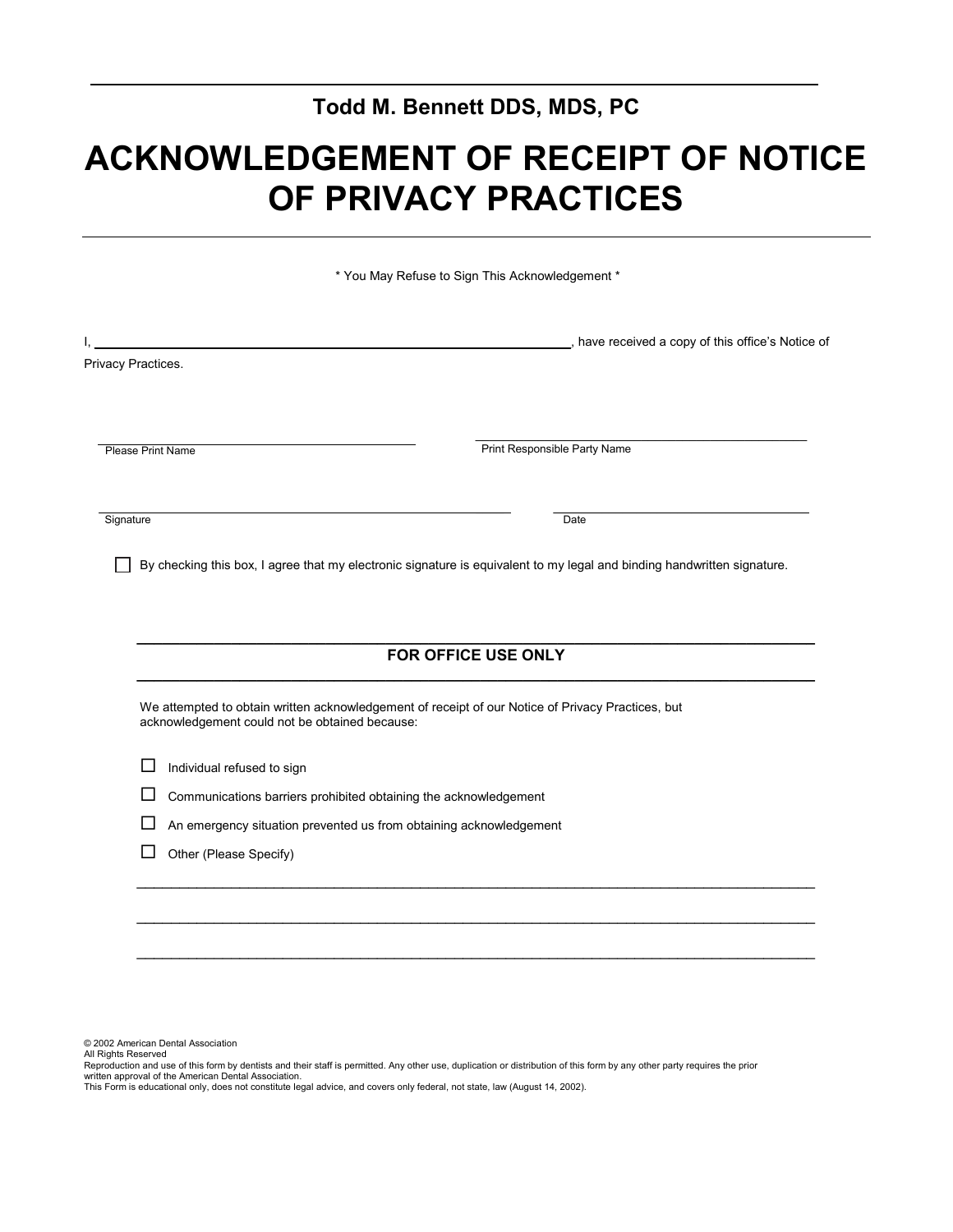# **Todd M. Bennett DDS, MDS, PC**

# CONSENT FOR USE AND DISCLOSURE OF HEALTH INFORMATION

# **SECTION A: PATIENT GIVING CONSENT**

Patient Name: \_

Patient Address:

Telephone: E-mail:

Date of Birth:

### **SECTION B: TO THE PATIENT**—**PLEASE READ THE FOLLOWING STATEMENTS CAREFULLY.**

Purpose of Consent: By signing this form, you will consent to our use and disclosure of your protected health information to carry out treatment, payment activities, and healthcare operations.

**Assignment of Benefits**: I hereby authorize and direct payment of insurance benefits otherwise payable to me, directly to Todd M. Bennett DDS, MDS, PC. I understand that I am financially responsible for any charges not covered. I understand that by signing this form I am accepting financial responsibility for services rendered.

**Notice of Privacy Practices**: You have the right to read our Notice of Privacy Practices before you decide whether to sign this Consent. Our Notice provides a description of our treatment, payment activities, and healthcare operations, of the uses and disclosures we may make of your protected health information, and of other important matters about your protected health information. A copy of our Notice accompanies this Consent. We encourage you to read it carefully and completely before signing this Consent.

We reserve the right to change our privacy practices as described in our Notice of Privacy Practices. If we change our privacy practices, we will issue a revised Notice of Privacy Practices, which will contain the changes. Those changes may apply to any of your protected health information that we maintain.

You may obtain a copy of our Notice of Privacy Practices, including any revisions of our Notice, at any time by contacting:

| Contact Person: Office Manager |                       |
|--------------------------------|-----------------------|
| Telephone:                     | 251.471.8008          |
| Fax:                           | 251.471.0018          |
| Email:                         | info@bennettortho.com |
| Address:                       | 3210 Old Shell Road   |
|                                | Mobile, AL 36607      |

**Right to Revoke**: You will have the right to revoke this Consent at any time by giving us written notice of your revocation submitted to the Contact Person listed above. Please understand that revocation of this Consent will *not* affect any action we took in reliance on this Consent before we received your revocation, and that we may decline to treat you or to continue treating you if you revoke this Consent.

### **SIGNATURE**

I, \_\_\_\_\_\_\_\_\_\_\_\_\_\_\_\_\_\_\_\_\_\_\_\_\_\_\_\_\_\_\_\_\_\_\_\_\_\_\_\_\_\_\_\_\_\_, have had full opportunity to read and consider the contents of this Consent form and your Notice of Privacy Practices. I understand that, by signing this Consent form, I am giving my consent to your use and disclosure of my protected health information to carry out treatment, payment activities and heath care operations.

Parent/Guardian Signature: Date:

If this Consent is signed by a personal representative on behalf of the patient, complete the following:

Responsible Party's Name:

Relationship to Patient:

**By checking this box, I agree that my electronic signature is equivalent to my legal and binding handwritten signature.**

**YOU ARE ENTITLED TO A COPY OF THIS CONSENT AFTER YOU SIGN IT. Include completed Consent in the patient's chart.**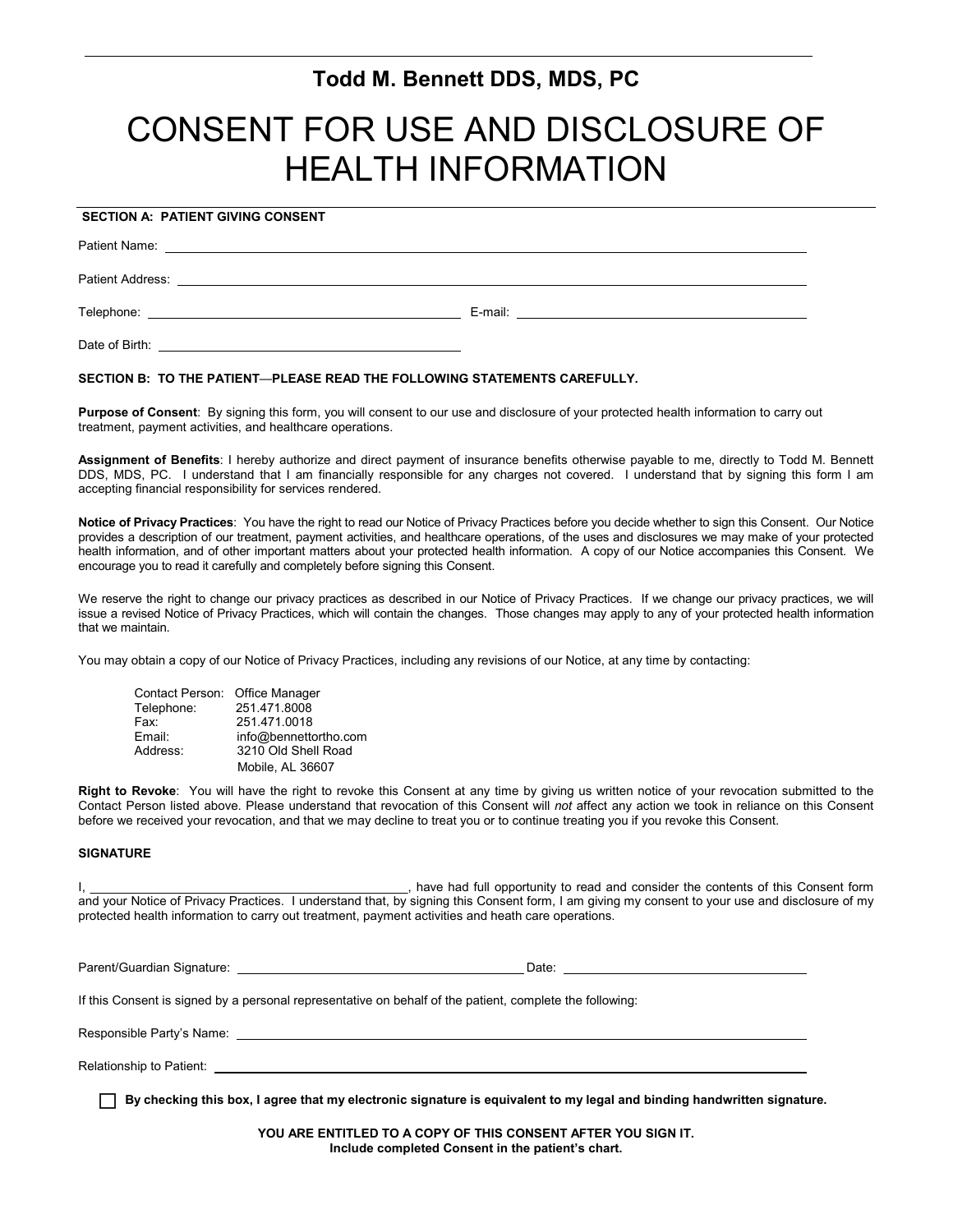

# 3210 OLD SHELL ROAD.MOBILE, AL 36607 PHONE 251.471.8008 FAX 251.471.0018

|                                 |                                                                                                                   | <b>PATIENT INFORMATION</b> |                                                                                                                |  |  |  |  |  |
|---------------------------------|-------------------------------------------------------------------------------------------------------------------|----------------------------|----------------------------------------------------------------------------------------------------------------|--|--|--|--|--|
| DATE: _______________________   |                                                                                                                   |                            |                                                                                                                |  |  |  |  |  |
|                                 |                                                                                                                   |                            |                                                                                                                |  |  |  |  |  |
|                                 |                                                                                                                   |                            |                                                                                                                |  |  |  |  |  |
|                                 |                                                                                                                   |                            |                                                                                                                |  |  |  |  |  |
|                                 |                                                                                                                   |                            |                                                                                                                |  |  |  |  |  |
|                                 |                                                                                                                   |                            |                                                                                                                |  |  |  |  |  |
|                                 |                                                                                                                   |                            | NAME AND AGE OF OTHER SIBLINGS: NAMEL AND THE STATE OF STATE OF STATE OF STATE OF STATE OF STATE OF STATE OF S |  |  |  |  |  |
|                                 | <b>RESPONSIBLE PARTY INFORMATION</b><br>(Adult patients, please complete this section)                            |                            |                                                                                                                |  |  |  |  |  |
|                                 |                                                                                                                   |                            |                                                                                                                |  |  |  |  |  |
|                                 |                                                                                                                   |                            |                                                                                                                |  |  |  |  |  |
|                                 |                                                                                                                   |                            |                                                                                                                |  |  |  |  |  |
|                                 |                                                                                                                   |                            |                                                                                                                |  |  |  |  |  |
|                                 |                                                                                                                   |                            |                                                                                                                |  |  |  |  |  |
|                                 |                                                                                                                   |                            |                                                                                                                |  |  |  |  |  |
|                                 |                                                                                                                   |                            |                                                                                                                |  |  |  |  |  |
|                                 |                                                                                                                   |                            |                                                                                                                |  |  |  |  |  |
|                                 | WORK PHONE: __________________________________CELL / PAGER: ____________________                                  |                            |                                                                                                                |  |  |  |  |  |
|                                 |                                                                                                                   |                            |                                                                                                                |  |  |  |  |  |
|                                 |                                                                                                                   |                            | <b>DENTAL INSURANCE INFORMATION</b>                                                                            |  |  |  |  |  |
|                                 |                                                                                                                   |                            |                                                                                                                |  |  |  |  |  |
|                                 |                                                                                                                   |                            |                                                                                                                |  |  |  |  |  |
|                                 |                                                                                                                   |                            |                                                                                                                |  |  |  |  |  |
|                                 |                                                                                                                   |                            |                                                                                                                |  |  |  |  |  |
|                                 |                                                                                                                   |                            |                                                                                                                |  |  |  |  |  |
| DO YOU HAVE DUAL COVERAGE? TYES | IF YES PLEASE FILL IN BELOW                                                                                       |                            |                                                                                                                |  |  |  |  |  |
|                                 |                                                                                                                   |                            |                                                                                                                |  |  |  |  |  |
|                                 |                                                                                                                   |                            |                                                                                                                |  |  |  |  |  |
|                                 |                                                                                                                   |                            |                                                                                                                |  |  |  |  |  |
|                                 | INSURANCE COMPLETE ADDRESS AND PHONE #: New York of the Second Second Second Second Second Second Second Second S |                            |                                                                                                                |  |  |  |  |  |
|                                 | <b>EMERGENCY CONTACT INFORMATION</b>                                                                              |                            |                                                                                                                |  |  |  |  |  |
|                                 |                                                                                                                   |                            |                                                                                                                |  |  |  |  |  |
|                                 |                                                                                                                   |                            |                                                                                                                |  |  |  |  |  |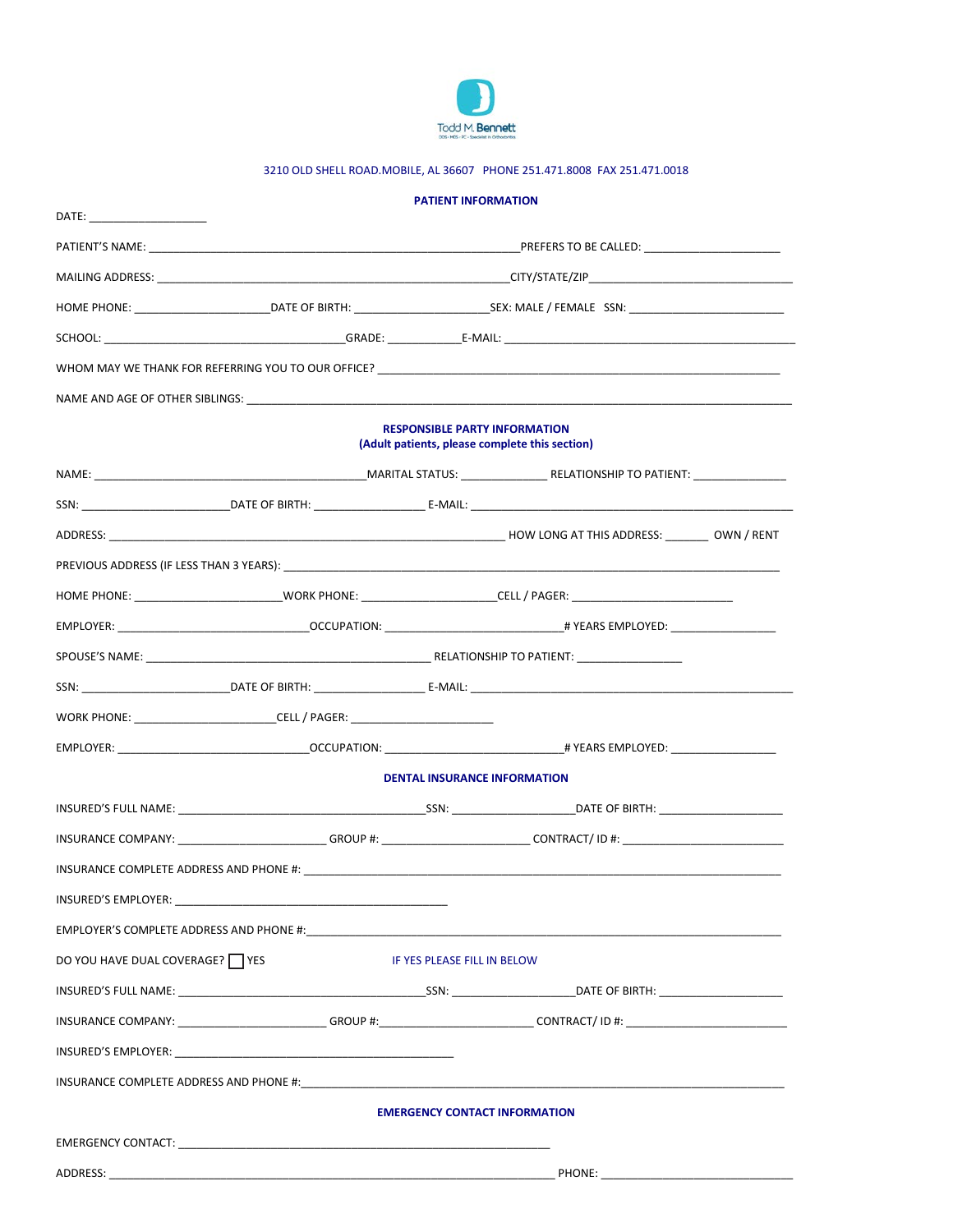#### **MEDICAL AND DENTAL HEALTH INFORMATION**

| DO YOU NEED A REFERRAL TO A DENTIST? ΠΥΕS                                                                     |              |                                                                                                                 |  |                              |  |  |  |  |  |  |
|---------------------------------------------------------------------------------------------------------------|--------------|-----------------------------------------------------------------------------------------------------------------|--|------------------------------|--|--|--|--|--|--|
| WHAT CONCERNS YOU THE MOST ABOUT YOUR TEETH? ___________________________________                              |              |                                                                                                                 |  |                              |  |  |  |  |  |  |
| $\Box$ YES / NO $\Box$<br>HAS AN ORTHODONTIST PREVIOUSLY BEEN CONSULTED?                                      |              |                                                                                                                 |  |                              |  |  |  |  |  |  |
| $\Box$ YES / NO $\Box$<br>ARE ANTIBIOTICS NECESSARY FOR TEETH CLEANING?                                       |              |                                                                                                                 |  |                              |  |  |  |  |  |  |
| $\Box$ YES / NO $\Box$<br>IS THERE ANY DENTAL WORK THAT NEEDS TO BE COMPLETED PRIOR TO ORTHODONTIC TREATMENT? |              |                                                                                                                 |  |                              |  |  |  |  |  |  |
|                                                                                                               |              |                                                                                                                 |  |                              |  |  |  |  |  |  |
|                                                                                                               |              |                                                                                                                 |  |                              |  |  |  |  |  |  |
|                                                                                                               |              |                                                                                                                 |  |                              |  |  |  |  |  |  |
|                                                                                                               |              | LIST ANY MEDICATIONS BEING TAKEN AT THIS TIME: UNIVERSITY OF A SERVICE OF A SERVICE OF A SERVICE OF A SERVICE O |  |                              |  |  |  |  |  |  |
|                                                                                                               |              |                                                                                                                 |  |                              |  |  |  |  |  |  |
|                                                                                                               |              |                                                                                                                 |  |                              |  |  |  |  |  |  |
|                                                                                                               |              | HAS THE PATIENT EVER HAD ANY OF THE FOLLOWING MEDICAL OR DENTAL PROBLEMS?                                       |  |                              |  |  |  |  |  |  |
| ABNORMAL BLEEDING                                                                                             |              | EPILEPSY / CONVULSIONS / SEIZURES                                                                               |  | KIDNEY DISEASE               |  |  |  |  |  |  |
| <b>BONE DISORDERS</b>                                                                                         |              | AIDS / HIV POSITIVE                                                                                             |  | LIVER DISEASE                |  |  |  |  |  |  |
| CANCER OR TUMOR                                                                                               |              | <b>HEART PROBLEMS</b>                                                                                           |  | HIGH BLOOD PRESSURE          |  |  |  |  |  |  |
| <b>DIABETES</b>                                                                                               |              | HEMOPHILIA / PROLONGED BLEEDING                                                                                 |  | <b>BRUISE / BLEED EASILY</b> |  |  |  |  |  |  |
| <b>HEPATITIS</b>                                                                                              |              | TUBERCULOSIS / POSITIVE PPD                                                                                     |  | PREGNANT NOW                 |  |  |  |  |  |  |
| SINUS PROBLEMS                                                                                                |              | ASTHMA OR HAYFEVER                                                                                              |  | HEART MURMUR OR MVP          |  |  |  |  |  |  |
| LATEX ALLERGY                                                                                                 |              | ANEMIA                                                                                                          |  | <b>DISABILITIES</b>          |  |  |  |  |  |  |
| PLASTIC/METAL ALLERGY                                                                                         |              | FINGER / THUMB SUCKING                                                                                          |  | MOUTH BREATHING              |  |  |  |  |  |  |
| TOOTH/JAW TRAUMA                                                                                              |              | LIP / TONGUE BITING                                                                                             |  | <b>TONGUE THRUST</b>         |  |  |  |  |  |  |
| CLENCHING/GRINDING                                                                                            |              | TONSILS / ADENOID PROBLEMS                                                                                      |  | SPEECH PROBLEMS              |  |  |  |  |  |  |
| JAW CLICKING/POPPING                                                                                          |              | ARTHRITIS / OSTEOPOROSIS                                                                                        |  | SMOKE / CHEW TOBACCO         |  |  |  |  |  |  |
| PAINFUL JOINTS                                                                                                | $\mathsf{L}$ | ALCOHOLISM / DRUG ADDICTION                                                                                     |  | <b>EAR INFECTIONS</b>        |  |  |  |  |  |  |
| <b>DENTAL PAIN</b>                                                                                            |              | FREQUENT COLDS / SORE THROAT                                                                                    |  | <b>HEADACHES</b>             |  |  |  |  |  |  |
| <b>FAINTING OR DIZZINESS</b>                                                                                  |              | SEXUALLY TRANSMITTED DISEASE                                                                                    |  | CAVITIES NOW                 |  |  |  |  |  |  |
| <b>COLD SORES / HERPES</b>                                                                                    |              | <b>BISPHOSPHONATES</b>                                                                                          |  | <b>EXTRA TEETH</b>           |  |  |  |  |  |  |
| NERVOUS DISORDERS                                                                                             |              | <b>THYROID PROBLEMS</b>                                                                                         |  | MISSING PERMANENT TEETH      |  |  |  |  |  |  |
| PLEASE EXPLAIN ANY MEDICAL OR DENTAL PROBLEMS THAT YOU HAVE HAD:                                              |              |                                                                                                                 |  |                              |  |  |  |  |  |  |

#### **AFFIRMATION**

\_\_\_\_\_\_\_\_\_\_\_\_\_\_\_\_\_\_\_\_\_\_\_\_\_\_\_\_\_\_\_\_\_\_\_\_\_\_\_\_\_\_\_\_\_\_\_\_\_\_\_\_\_\_\_\_\_\_\_\_\_\_\_\_\_\_\_\_\_\_\_\_\_\_\_\_\_\_\_\_\_\_\_\_\_\_\_\_\_\_\_\_\_\_\_\_\_\_\_\_\_\_\_\_\_\_\_\_\_\_\_\_\_\_\_\_\_\_\_\_\_

\_\_\_\_\_\_\_\_\_\_\_\_\_\_\_\_\_\_\_\_\_\_\_\_\_\_\_\_\_\_\_\_\_\_\_\_\_\_\_\_\_\_\_\_\_\_\_\_\_\_\_\_\_\_\_\_\_\_\_\_\_\_\_\_ \_\_\_\_\_\_\_\_\_\_\_\_\_\_\_\_\_\_\_\_\_\_\_\_\_\_\_\_\_\_\_\_\_\_\_\_\_

I AFFIRM THAT THE INFORMATION THAT I HAVE GIVEN IS CORRECT TO THE BEST OF MY KNOWLEDGE. IT WILL BE HELD IN THE STRICTEST OF CONFIDENCE AND IT IS MY RESPONSIBILITY TO INFORM THIS OFFICE IMMEDIATELY OF ANY CHANGES IN MEDICAL STATUS. I UNDERSTAND THAT WHERE APPROPRIATE, CREDIT REPORTS MAY BE OBTAINED.

PATIENT/PARENT/LEGAL GUARDIAN DATE

\_\_\_\_\_\_\_\_\_\_\_\_\_\_\_\_\_\_\_\_\_\_\_\_\_\_\_\_\_\_\_\_\_\_\_\_\_\_\_\_\_\_\_\_\_\_\_\_\_\_\_\_\_\_\_\_\_\_\_\_\_\_\_\_\_ \_\_\_\_\_\_\_\_\_\_\_\_\_\_\_\_\_\_\_\_\_\_\_\_\_\_\_\_\_\_\_\_\_\_\_\_\_

I VERBALLY REVIEWED THE MEDICAL / DENTAL INFORMATION ABOVE WITH THE PATIENT / PARENT / LEGAL GUARDIAN.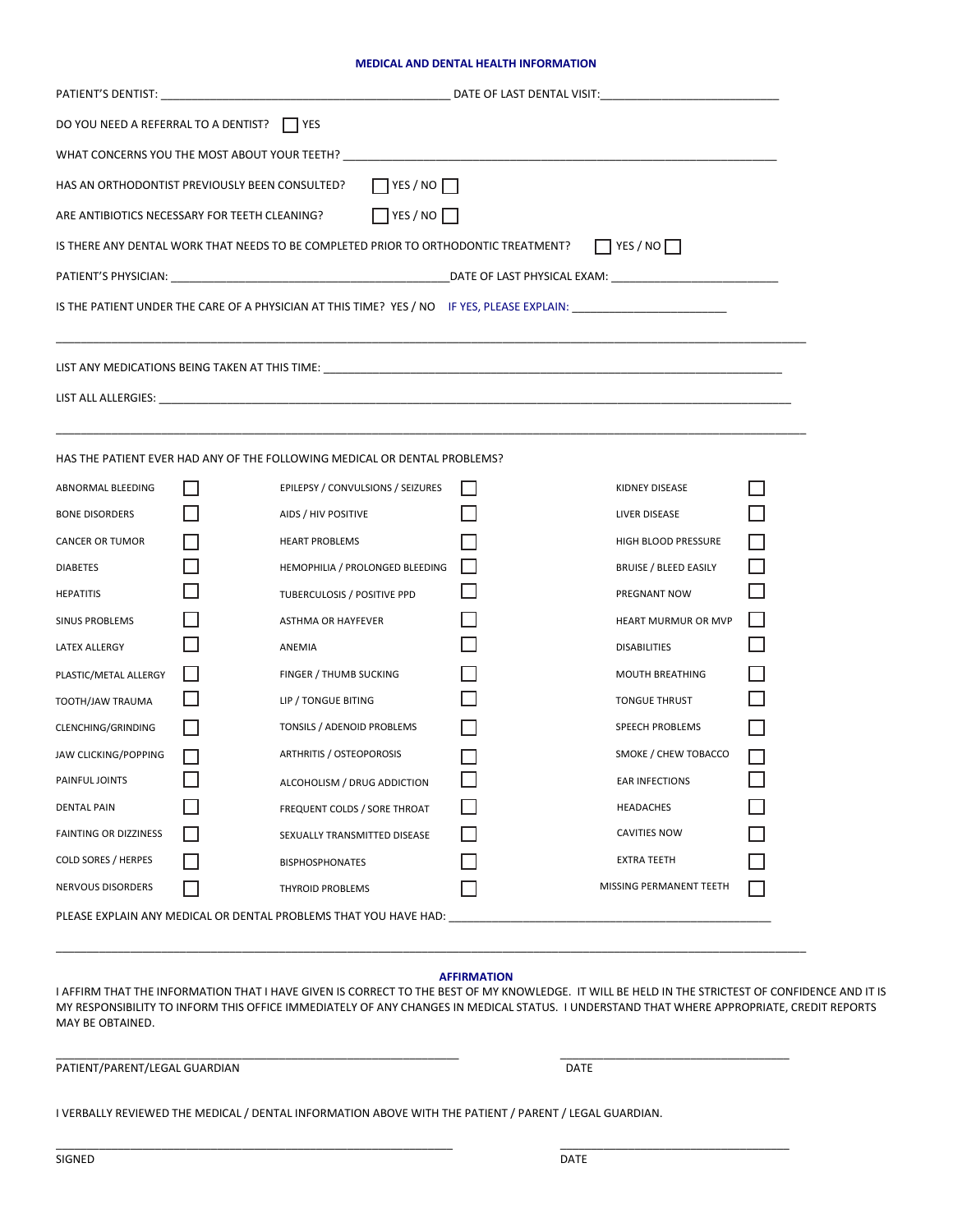# **Todd M. Bennett DDS, MDS, PC**

# **NOTICE OF PRIVACY PRACTICES**

# **THIS NOTICE DESCRIBES HOW HEALTH INFORMATION ABOUT YOU MAY BE USED AND DISCLOSED AND HOW YOU CAN GET ACCESS TO THIS INFORMATION.**

## **PLEASE REVIEW IT CAREFULLY. THE PRIVACY OF YOUR HEALTH INFORMATION IS IMPORTANT TO US.**

## **OUR LEGAL DUTY**

We are required by applicable federal and state law to maintain the privacy of your health information. We are also required to give you this Notice about our privacy practices, our legal duties, and your rights concerning your health information. We must follow the privacy practices that are described in this Notice while it is in effect. This Notice takes effect April 14, 2003, and will remain in effect until we replace it.

We reserve the right to change our privacy practices and the terms of this Notice at any time, provided such changes are permitted by applicable law. We reserve the right to make the changes in our privacy practices and the new terms of our Notice effective for all health information that we maintain, including health information we created or received before we made the changes. Before we make a significant change in our privacy practices, we will change this Notice and make the new Notice available upon request.

You may request a copy of our Notice at any time. For more information about our privacy practices, or for additional copies of this Notice, please contact our office.

## **USES AND DISCLOSURES OF HEALTH INFORMATION**

We use and disclose health information about you for treatment, payment, and healthcare operations. For example:

**Treatment:** We may use or disclose your health information to a physician or other healthcare provider providing treatment to you.

**Payment:** We may use and disclose your health information to obtain payment for services we provide to you.

**Healthcare Operations:** We may use and disclose your health information in connection with our healthcare operations. Healthcare operations include quality assessment and improvement activities, reviewing the competence or qualifications of healthcare professionals, evaluating practitioner and provider performance, conducting training programs, accreditation, certification, licensing or credentialing activities.

**Your Authorization:** In addition to our use of your health information for treatment, payment or healthcare operations, you may give us written authorization to use your health information or to disclose it to anyone for any purpose. If you give us an authorization, you may revoke it in writing at any time. Your revocation will not affect any use or disclosures permitted by your authorization while it was in effect. Unless you give us a written authorization, we cannot use or disclose your health information for any reason except those described in this Notice.

**To Your Family and Friends:** We must disclose your health information to you, as described in the Patient Rights section of this Notice. We may disclose your health information to a family member, friend or other person to the extent necessary to help with your healthcare or with payment for your healthcare, but only if you agree that we may do so.

**Persons Involved In Care:** We may use or disclose health information to notify, or assist in the notification of (including identifying or locating) a family member, your personal representative or another person responsible for your care, of your location, your general condition, or death. If you are present, then prior to use or disclosure of your health information, we will provide you with an opportunity to object to such uses or disclosures. In the event of your incapacity or emergency circumstances, we will disclose health information based on a determination using our professional judgment disclosing only health information that is directly relevant to the person's involvement in your healthcare. We will also use our professional judgment and our experience with common practice to make reasonable inferences of your best interest in allowing a person to pick up filled prescriptions, medical supplies, x-rays, or other similar forms of health information.

**Marketing Health-Related Services:** We will not use your health information for marketing communications without your written authorization.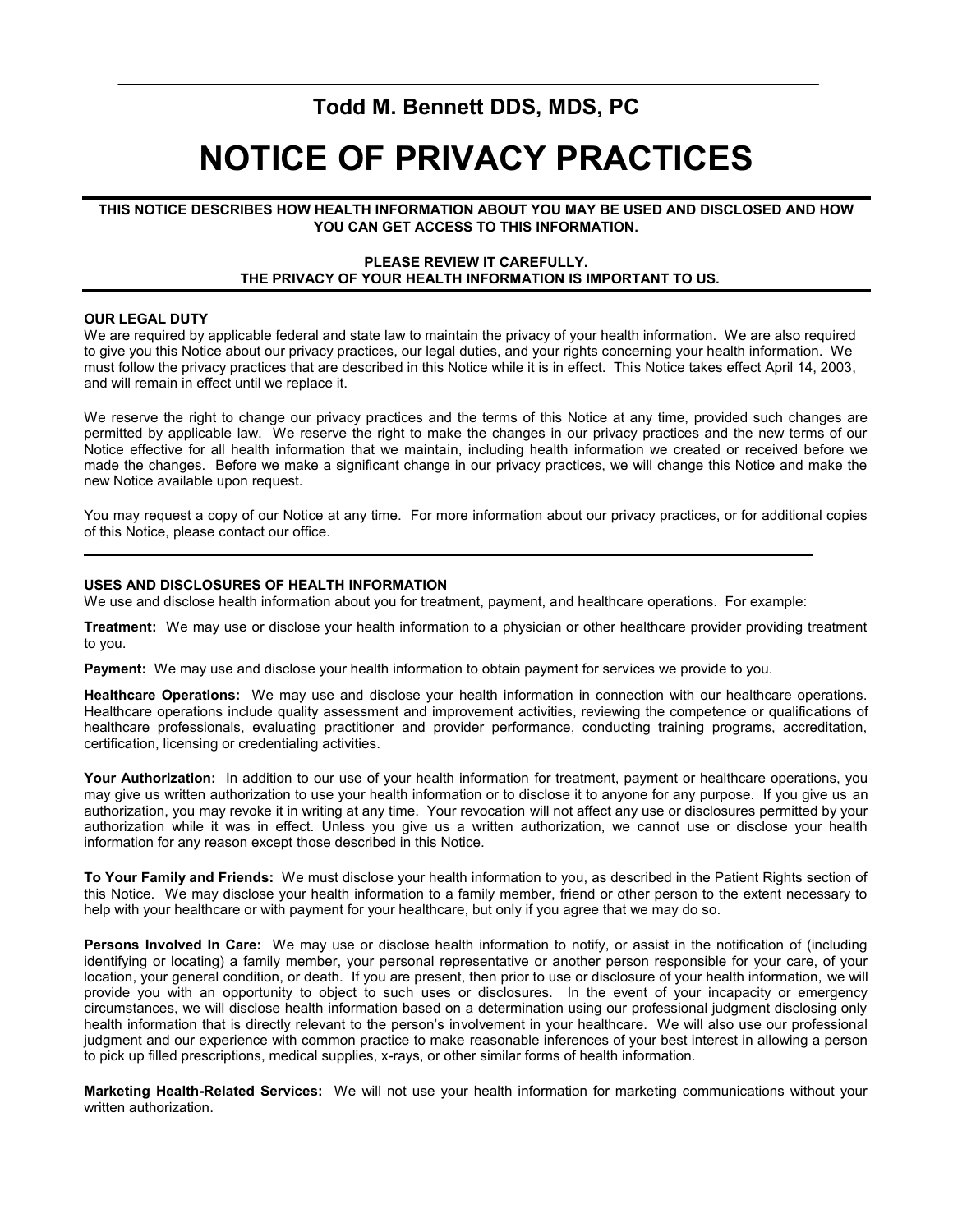**Required by Law:** We may use or disclose your health information when we are required to do so by law.

**Abuse or Neglect:** We may disclose your health information to appropriate authorities if we reasonably believe that you are a possible victim of abuse, neglect, or domestic violence or the possible victim of other crimes. We may disclose your health information to the extent necessary to avert a serious threat to your health or safety or the health or safety of others.

**National Security:** We may disclose to military authorities the health information of Armed Forces personnel under certain circumstances. We may disclose to authorized federal officials health information required for lawful intelligence, counterintelligence, and other national security activities. We may disclose to correctional institution or law enforcement official having lawful custody of protected health information of inmate or patient under certain circumstances.

**Appointment Reminders:** We may use or disclose your health information to provide you with appointment reminders (such as voicemail messages, postcards, or letters).

#### **PATIENT RIGHTS**

**Access:** You have the right to look at or get copies of your health information, with limited exceptions. You may request that we provide copies in a format other than photocopies. We will use the format you request unless we cannot practicably do so. (You must make a request in writing to obtain access to your health information. You may obtain a form to request access by using our contact information. We will charge you a reasonable cost-based fee for expenses such as copies and staff time. You may also request access by sending us a letter. If you request copies, we will charge you \$0.75 for each page, \$15.00 per hour for staff time to locate and copy your health information, and postage if you want the copies mailed to you. If you request an alternative format, we will charge a cost-based fee for providing your health information in that format. If you prefer, we will prepare a summary or an explanation of your health information for a fee. You may contact us for a full explanation of our fee structure.)

**Disclosure Accounting:** You have the right to receive a list of instances in which we or our business associates disclosed your health information for purposes, other than treatment, payment, healthcare operations and certain other activities, for the last 6 years, but not before April 14, 2003.If you request this accounting more than once in a 12-month period, we may charge you a reasonable, cost-based fee for responding to these additional requests.

**Restriction:** You have the right to request that we place additional restrictions on our use or disclosure of your health information. We are not required to agree to these additional restrictions, but if we do, we will abide by our agreement (except in an emergency).

**Alternative Communication:** You have the right to request that we communicate with you about your health information by alternative means or to alternative locations. **{You must make your request in writing.}** Your request must specify the alternative means or location, and provide satisfactory explanation how payments will be handled under the alternative means or location you request.

**Amendment:** You have the right to request that we amend your health information. (Your request must be in writing, and it must explain why the information should be amended.) We may deny your request under certain circumstances.

**Electronic Notice:** If you receive this Notice on our Web site or by electronic mail (e-mail), you are entitled to receive this Notice in written form.

### **QUESTIONS AND COMPLAINTS**

If you want more information about our privacy practices or have questions or concerns, please contact us.

If you are concerned that we may have violated your privacy rights, or you disagree with a decision we made about access to your health information or in response to a request you made to amend or restrict the use or disclosure of your health information or to have us communicate with you by alternative means or at alternative locations, you may complain to us using the contact information listed at the end of this Notice. You also may submit a written complaint to the U.S. Department of Health and Human Services. We will provide you with the address to file your complaint with the U.S. Department of Health and Human Services upon request.

We support your right to the privacy of your health information. We will not retaliate in any way if you choose to file a complaint with us or with the U.S. Department of Health and Human Services.

© 2002 American Dental Association All Rights Reserved

Reproduction and use of this form by dentists and their staff is permitted. Any other use, duplication or distribution of this form by any other party requires the prior written approval of the American Dental Association. **This Form is educational only, does not constitute legal advice, and covers only federal, not state, law (August 14, 2002).**